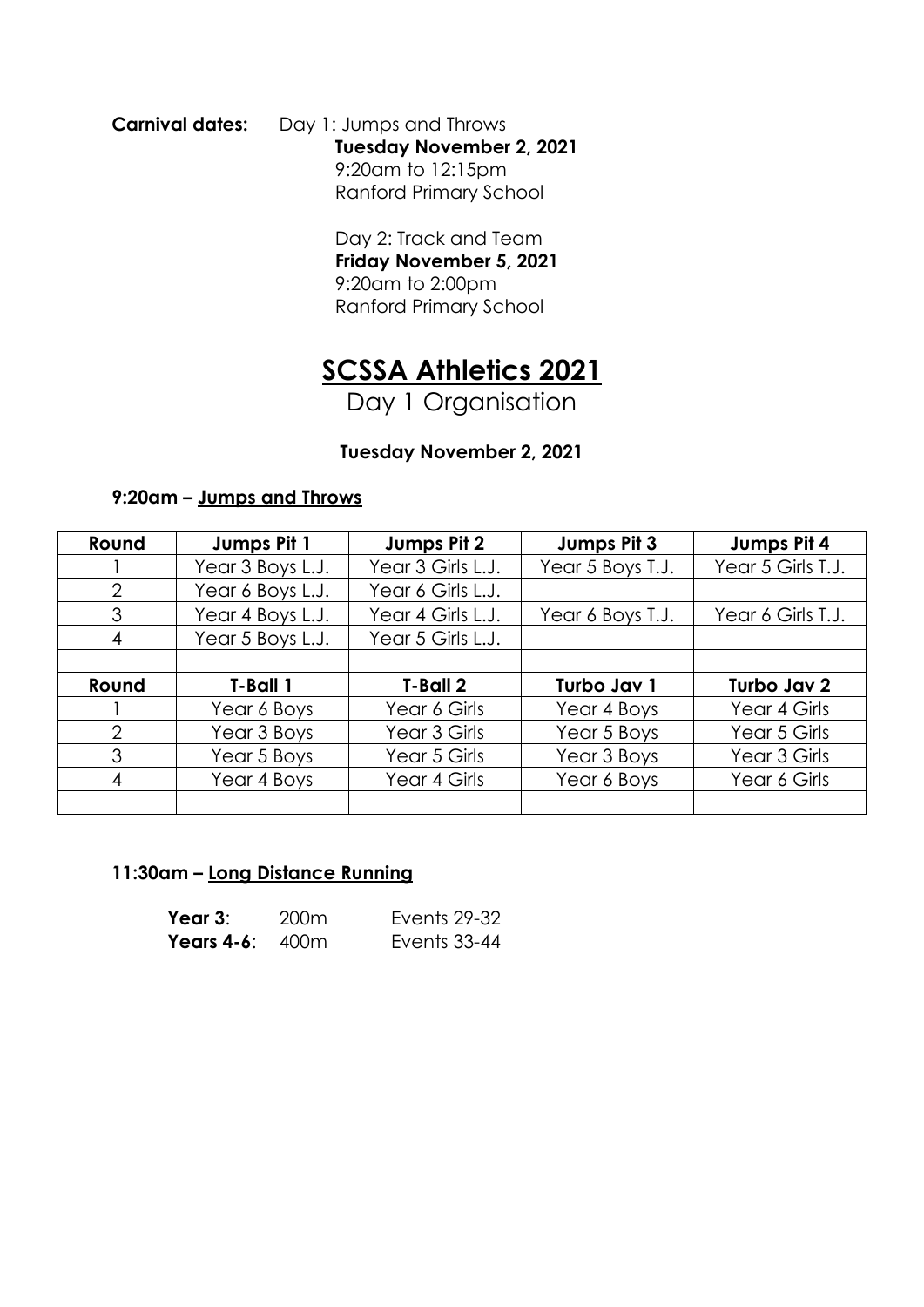## **SCSSA Athletics 2021**

Day 2 Nominations

Event 45 starts at 9:20am

| <b>Event</b>    | <b>Title</b>              |
|-----------------|---------------------------|
| $\overline{45}$ | Year 4 Boys 200m (ch A)   |
| 46              | Year 4 Boys 200m (ch B)   |
| 47              | Year 4 Girls 200m (ch A)  |
| 48              | Year 4 Girls 200m (ch B)  |
| 49              | Year 5 Boys 200m (ch A)   |
| 50              | Year 5 Boys 200m (ch B)   |
| $\overline{51}$ | Year 5 Girls 200m (ch A)  |
| 52              | Year 5 Girls 200m (ch B)  |
| 53              | Year 6 Boys 200m (ch A)   |
| 54              | Year 6 Boys 200m (ch B)   |
| 55              | Year 6 Girls 200m (ch A)  |
| 56              | Year 6 Girls 200m (ch B)  |
| 57              | Year 3 Boys 75m A (ch A)  |
| 58              | Year 3 Boys 75m B (ch B)  |
| 59              | Year 3 Boys 75m C         |
| 60              | Year 3 Boys 75m D         |
| 61              | Year 3 Boys 75m E         |
| 62              | Year 3 Boys 75m F         |
| 63              | Year 3 Girls 75m A (ch A) |
| 64              | Year 3 Girls 75m B (ch B) |
| 65              | Year 3 Girls 75m C        |
| 66              | Year 3 Girls 75m D        |
| 67              | Year 3 Girls 75m E        |
| 68              | Year 3 Girls 75m F        |
| 69              | Year 4 Boys 75m A (ch A)  |
| 70              | Year 4 Boys 75m B (ch B)  |
| 71              | Year 4 Boys 75m C         |
| 72              | Year 4 Boys 75m D         |
| 73              | Year 4 Boys 75m E         |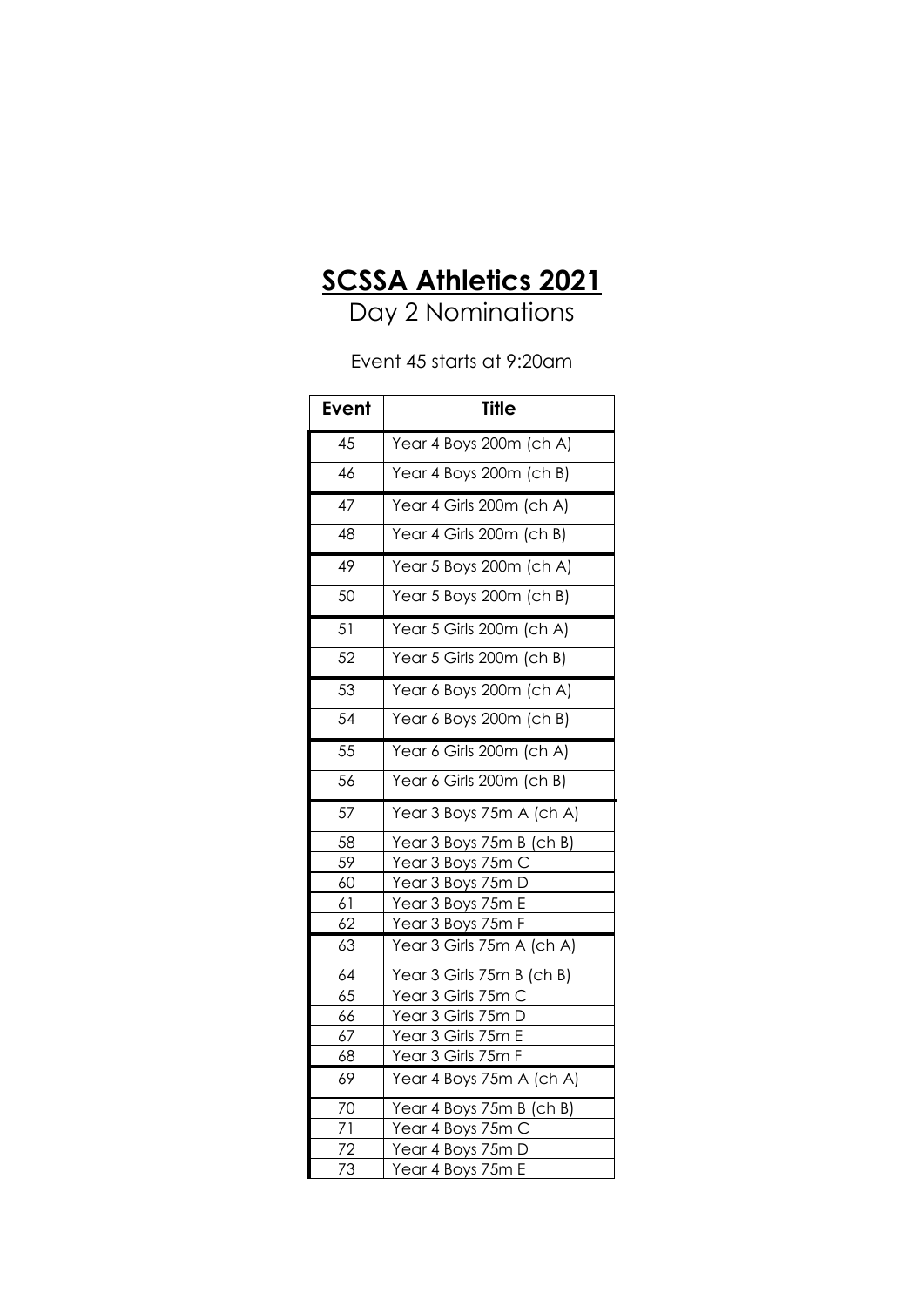#### 74 | Year 4 Boys 75m F

| <b>Event</b>    | <b>Title</b>               |
|-----------------|----------------------------|
| 75              | Year 4 Girls 75m A (ch A)  |
| 76              | Year 4 Girls 75m B (ch B)  |
| 77              | Year 4 Girls 75m C         |
| 78              | Year 4 Girls 75m D         |
| 79              | Year 4 Girls 75m E         |
| 80              | Year 4 Girls 75m F         |
| 81              | Year 5 Boys 100m A (ch A)  |
| 82              | Year 5 Boys 100m B (ch B)  |
| 83              | Year 5 Boys 100m C         |
| 84              | Year 5 Boys 100m D         |
| 85              | Year 5 Boys 100m E         |
| 86              | Year 5 Boys 100m F         |
| 87              | Year 5 Girls 100m A (ch A) |
| 88              | Year 5 Girls 100m B (ch B) |
| 89              | Year 5 Girls 100m C        |
| 90              | Year 5 Girls 100m D        |
| 91              | Year 5 Girls 100m E        |
| 92              | Year 5 Girls 100m F        |
| 93              | Year 6 Boys 100m A (ch A)  |
| 94              | Year 6 Boys 100m B (ch B)  |
| $\overline{95}$ | Year 6 Boys 100m C         |
| 96              | Year 6 Boys 100m D         |
| 97              | Year 6 Boys 100m E         |
| 98              | Year 6 Boys 100m F         |
| 99              | Year 6 Girls 100m A (ch A) |
| 100             | Year 6 Girls 100m B (ch B) |
| 101             | <u>Year 6 Girls 100m C</u> |
| 102             | Year 6 Girls 100m D        |
| 103             | Year 6 Girls 100m E        |
| 104             | Year 6 Girls 100m F        |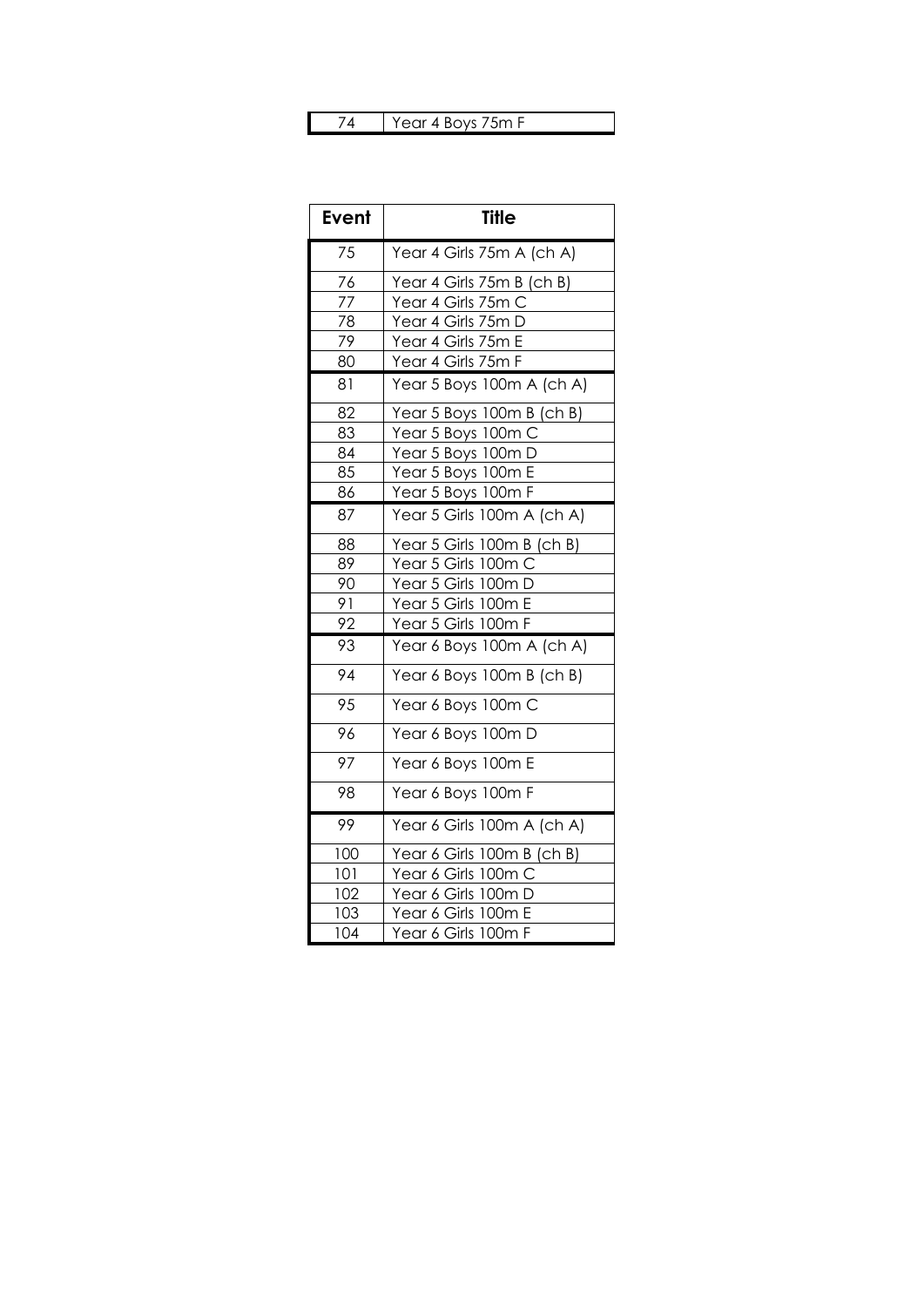| 105 | Year 3 Boys Multiball         |
|-----|-------------------------------|
|     |                               |
|     |                               |
| 106 | Year 3 Girls Multiball        |
| 107 | Year 4 Boys Multiball         |
| 108 | <b>Year 4 Girls Multiball</b> |
| 109 | Year 5 Boys Multiball         |
| 110 | Year 5 Girls Multiball        |
| 111 | Year 6 Boys Multiball         |
| 112 | Year 6 Girls Multiball        |
| 113 | Year 3 Boys Flag Relay        |
|     |                               |
|     |                               |
| 114 | Year 3 Girls Flag Relay       |
| 115 | Year 4 Boys Flag Relay        |
| 116 | Year 4 Girls Flag Relay       |
| 117 | Year 5 Boys Flag Relay        |
| 118 | Year 5 Girls Flag Relay       |
| 119 | Year 6 Boys Flag Relay        |
| 120 | Year 6 Girls Flag Relay       |
| 121 | Year 3 Boys Leaderball        |

| 123 | Year 4 Boys Leaderball  |
|-----|-------------------------|
| 124 | Year 4 Girls Leaderball |
| 125 | Year 5 Boys Leaderball  |
| 126 | Year 5 Girls Leaderball |
| 127 | Year 6 Boys Leaderball  |
| 128 | Year 6 Girls Leaderball |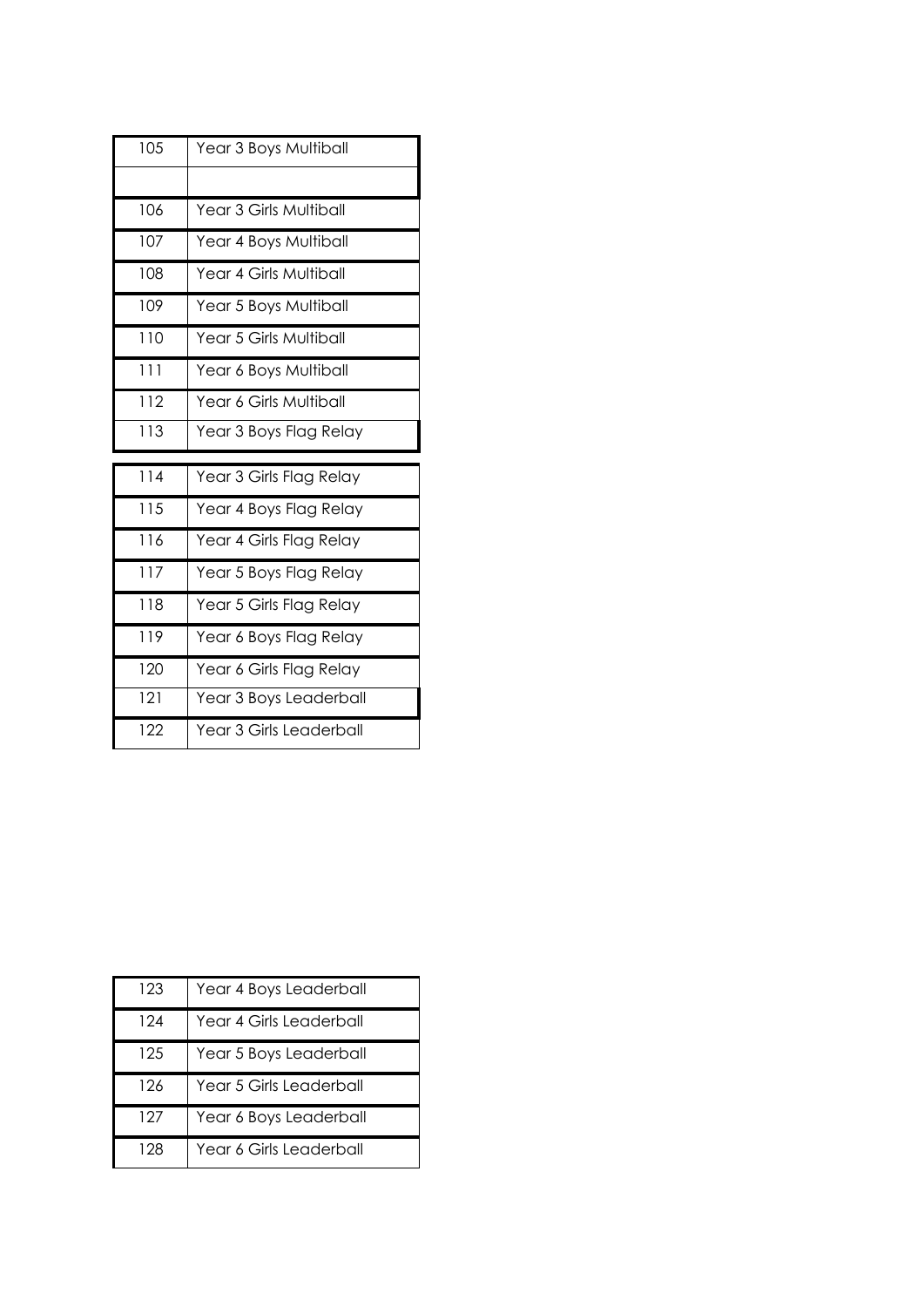| 129 | Year 3 Boys Shuttle Relay  |
|-----|----------------------------|
| 130 | Year 3 Girls Shuttle Relay |
| 131 | Year 4 Boys Shuttle Relay  |
| 132 | Year 4 Girls Shuttle Relay |
| 133 | Year 5 Boys Shuttle Relay  |
| 134 | Year 5 Girls Shuttle Relay |
|     |                            |

| 135 | Year 6 Boys Shuttle Relay  |
|-----|----------------------------|
| 136 | Year 6 Girls Shuttle Relay |
|     |                            |
| 137 | <b>Boys Grand Relay</b>    |
|     |                            |
| 138 | <b>Girls Grand Relay</b>   |
|     |                            |